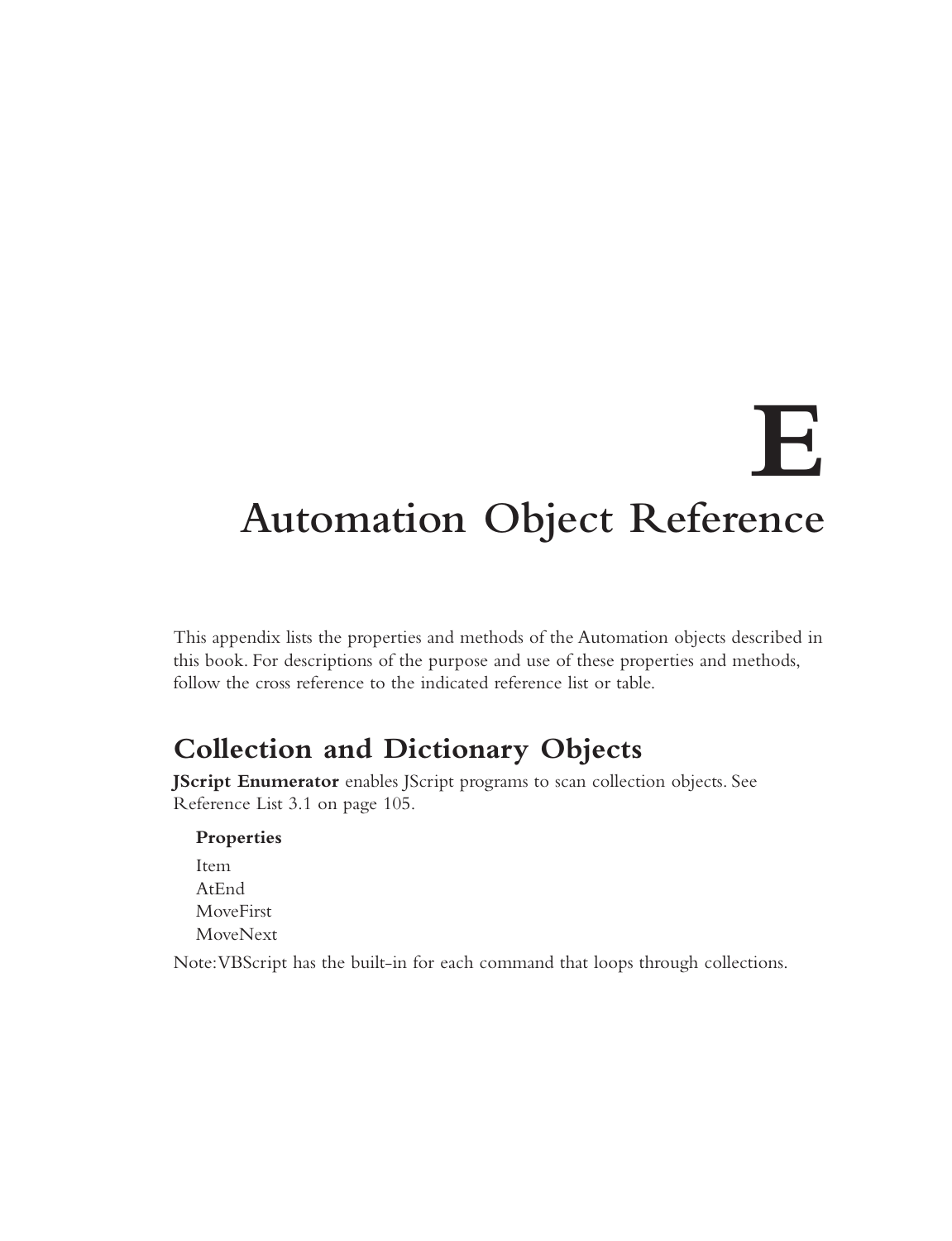**Scripting.Dictionary** stores and retrieves information in an associative array or symbol table. See Windows Script Host (WSH) documentation.

| Properties  | Methods                |
|-------------|------------------------|
| Count       | Add                    |
| CompareMode | Exists                 |
| Item        | Items                  |
| Key         | Keys                   |
|             | Remove                 |
|             | $R_{\text{emove}}$ All |

## **Script Management and Utility Objects**

**Wscript** provides information about the WSH runtime environment. See Reference List 3.3 on page 120.

### Properties Methods

Arguments ConnectObject BuildVersion CreateObject Interactive Echo Name GetObject Path Quit ScriptFullName Sleep ScriptName StdErr StdIn StdOut Version

FullName DisconnectObject

Note:VBScript Err object describes the last error that occurred during the execution of a script. See WSH documentation.

## Properties Methods

Description Clear HelpContext Raise HelpFile Number Source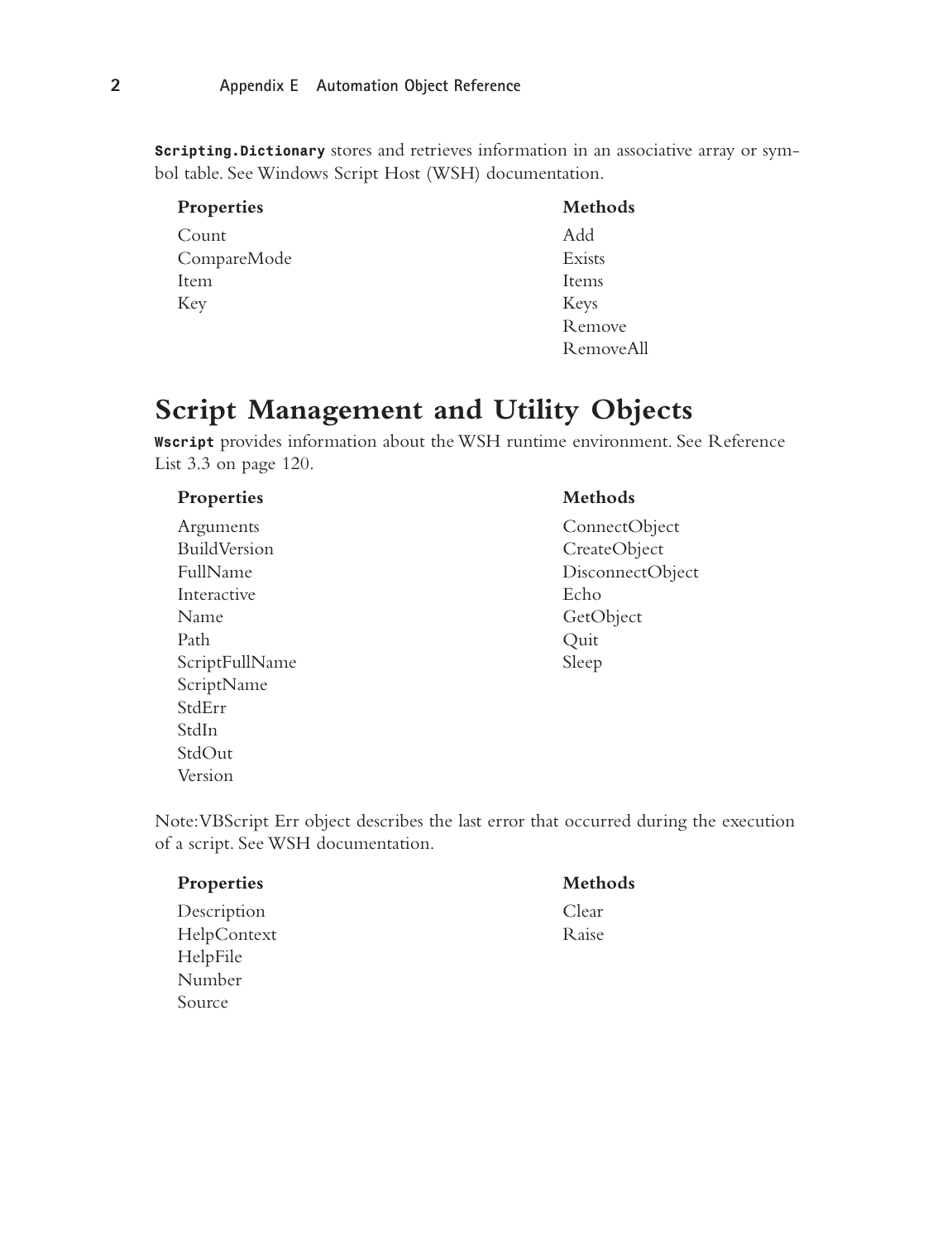**Named** describes the set of named arguments (options) passed on the script's command line. See Reference List 9.2 on page 386.

| Properties | Methods |
|------------|---------|
| Item       | Count   |
| Length     | Exists  |

**Unnamed** describes the set of unnamed arguments passed on the script's command line. See Reference List 9.3 on page 389.

| <b>Properties</b> | Method |
|-------------------|--------|
| Item              | Count  |
| Length            |        |

**RegExp** searches and parses strings with regular expression patterns. See WSH documentation.

| <b>Properties</b> | Methods     |
|-------------------|-------------|
| Global            | Execute     |
| IgnoreCase        | Replace     |
| Pattern           | <b>Test</b> |

**Match** describes the results of a RegExp search. See WSH documentation.

## **Properties**

FirstIndex Length Value

## **File Access Objects**

**Scripting.FileSystemObject** provides access to drives, files, and folders. See Reference List 4.1 on page 125.

## Property Methods

Drives BuildPath CopyFile CopyFolder CreateFolder CreateTextFile DeleteFile DeleteFolder DriveExists FileExists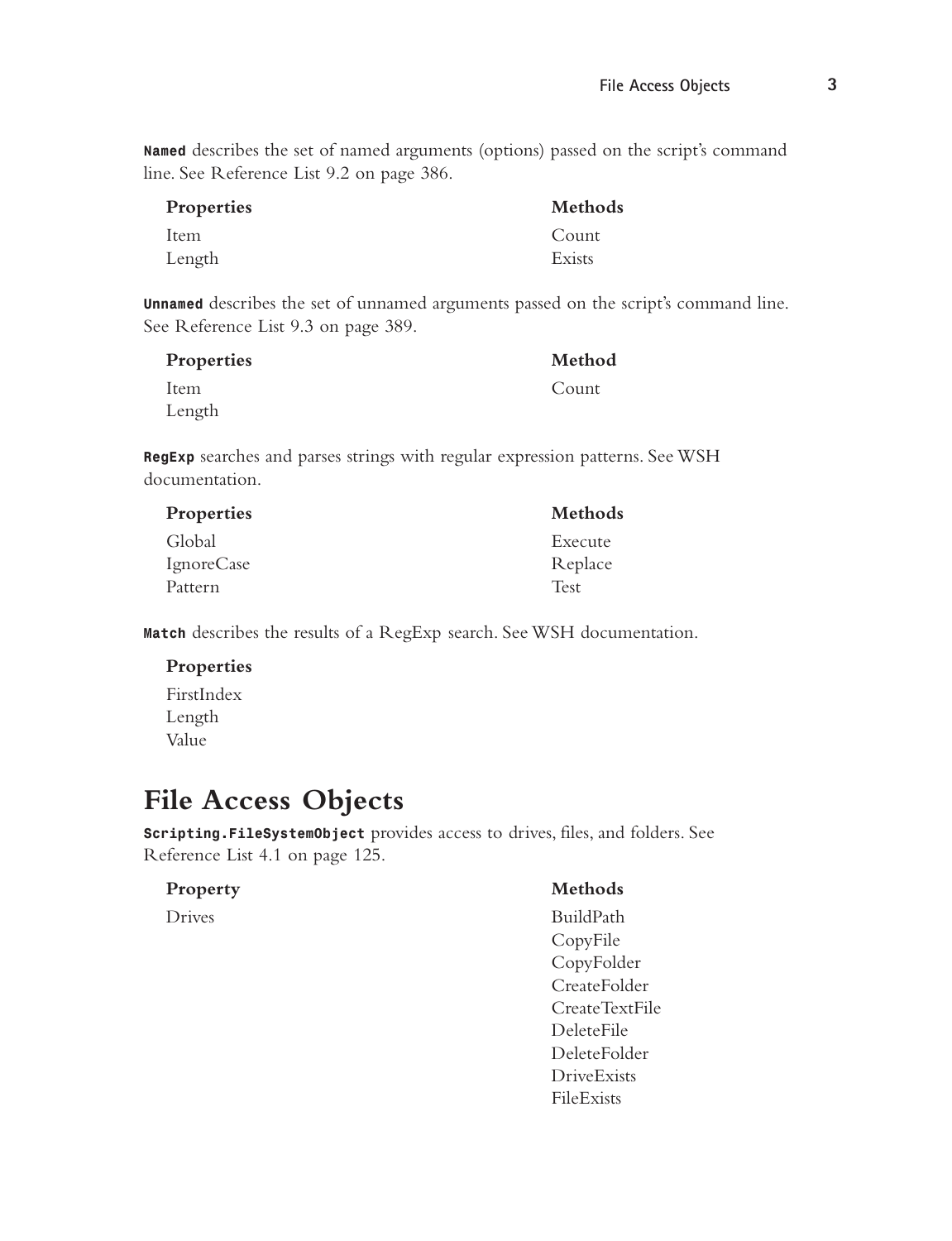## Property Methods

FolderExists GetAbsolutePathName GetBaseName GetDrive GetDriveName GetExtensionName GetFile GetFileVersion GetFileName GetFolder GetParentFolderName GetSpecialFolder GetStandardStream() GetTempName() MoveFile MoveFolder OpenTextFile

**Drive** describes a single hard drive or drive partition. See Reference List 4.2 on page 136.

## **Properties**

AvailableSpace DriveLetter DriveType FileSystem FreeSpace IsReady Path RootFolder SerialNumber ShareName **TotalSize** VolumeName

**Folder** describes a single folder or directory. See Reference List 4.3 on page 140.

## Properties Methods

| Attributes       | Copy           |
|------------------|----------------|
| DateCreated      | CreateTextFile |
| DateLastAccessed | Delete         |
| DateLastModified | Move           |
| Drive            |                |
| Files            |                |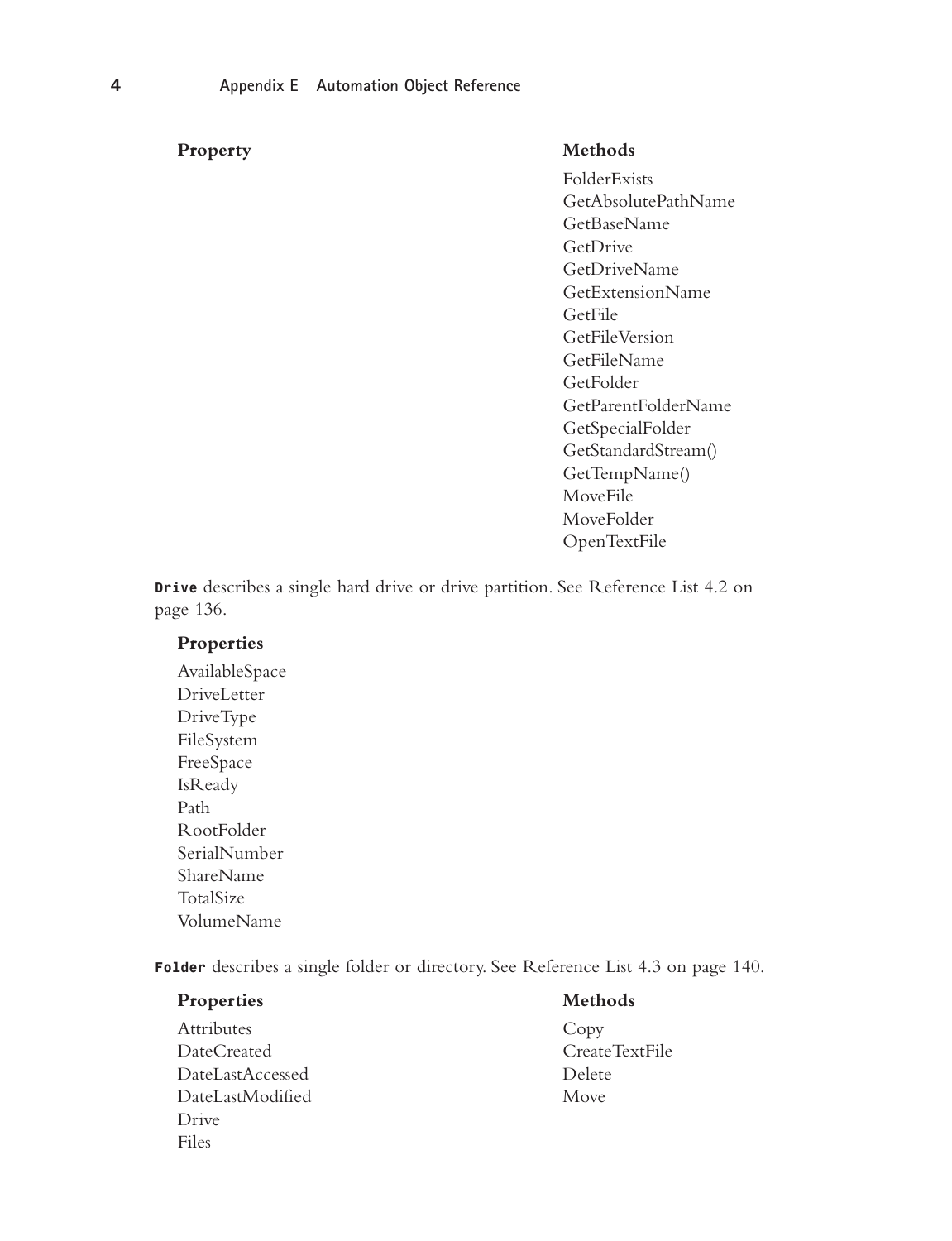## Properties Methods

WriteLine

IsRootFolder Name ParentFolder Path ShortName ShortPath Size SubFolders Type

**File** describes a single file. See Reference List 4.4 on page 145.

| Properties         | Methods          |
|--------------------|------------------|
| Attributes         | Copy             |
| <b>DateCreated</b> | Delete           |
| DateLastAccessed   | Move             |
| DateLastModified   | OpenAsTextStream |
| Drive              |                  |
| Name               |                  |
| ParentFolder       |                  |
| Path               |                  |
| ShortName          |                  |
| ShortPath          |                  |
| Size               |                  |
| Type               |                  |

**TextStream** reads from or writes to a text file. See Reference List 4.5 on page 151.

| Properties    | Methods         |
|---------------|-----------------|
| AtEndOfLine   | Close           |
| AtEndOfStream | Read            |
| Column        | ReadAll         |
| Line          | ReadLine        |
|               | Skip            |
|               | SkipLine        |
|               | Write           |
|               | WriteBlankLines |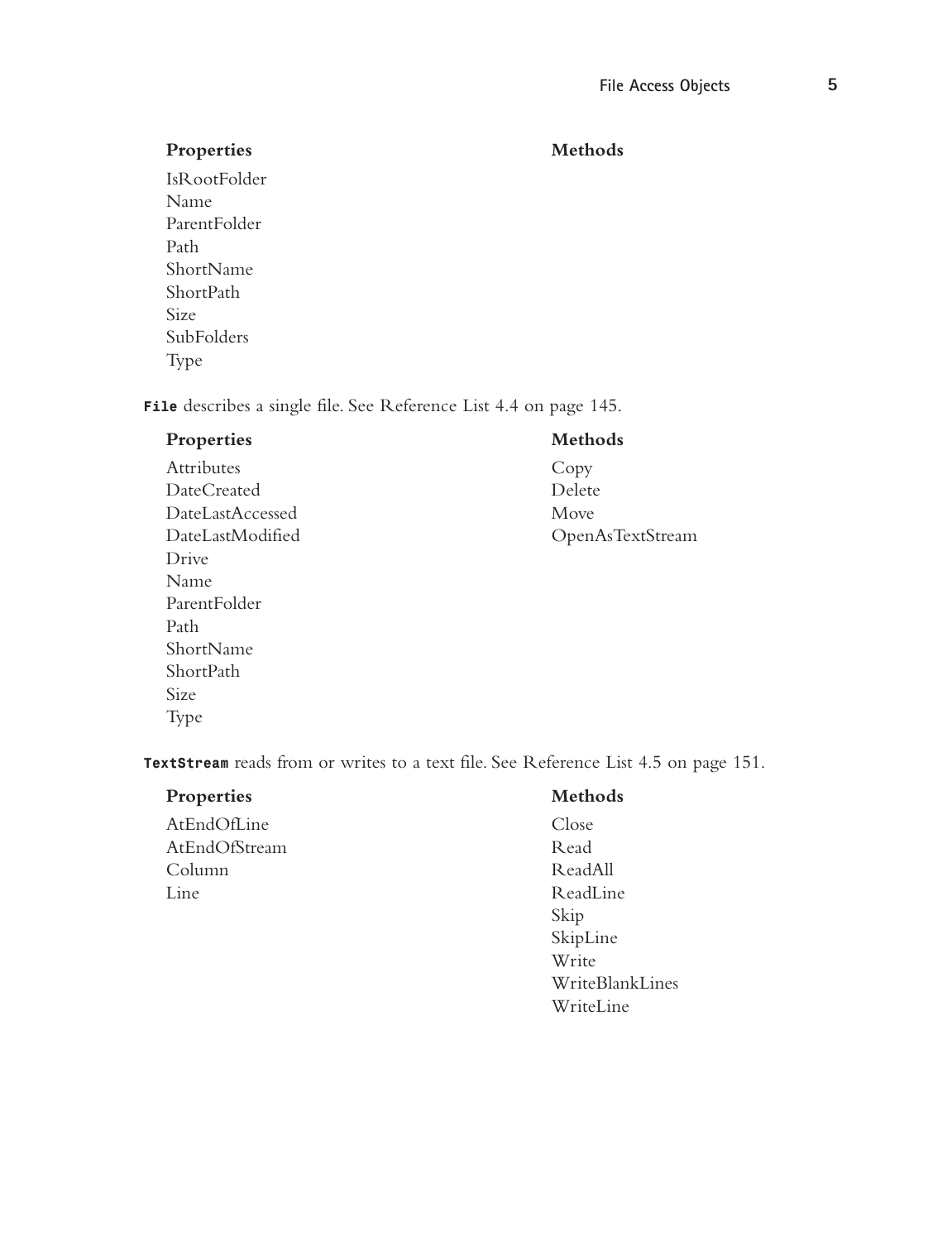## **XML/HTML Processing Objects**

**DOMDocument** provides structured access to an XML or HTML file.The following is a full listing. See Reference List 4.6 on page 170 for a discourse on the more important properties.

| Properties         | Methods                     |
|--------------------|-----------------------------|
| async              | abort                       |
| attributes         | appendChild                 |
| baseName           | cloneNode                   |
| childNodes         | createAttribute             |
| dataType           | createCDATASection          |
| definition         | createComment               |
| doctype            | createDocumentFragment      |
| documentElement    | createElement               |
| firstChild         | createEntityReference       |
| implementation     | createNode                  |
| lastChild          | createProcessingInstruction |
| namespaceURI       | createTextNode              |
| nextSibling        | getElementsByTagName        |
| nodeName           | hasChildNodes               |
| nodeTypedValue     | insertBefore                |
| nodeTypeString     | load                        |
| nodeValue          | loadXML                     |
| ondataavailable    | nodeFromID                  |
| onreadystatechange | removeChild                 |
| ontransformnode    | replaceChild                |
| ownerDocument      | save                        |
| parentNode         | selectNodes                 |
| parsed             | selectSingleNode            |
| parseError         | transformNode               |
| prefix             | tranformNodeToObject        |
| preserveWhiteSpace |                             |
| previousSibling    |                             |
| readyState         |                             |
| resolveExternals   |                             |
| specified          |                             |
| text               |                             |

url

xml

validateOnParse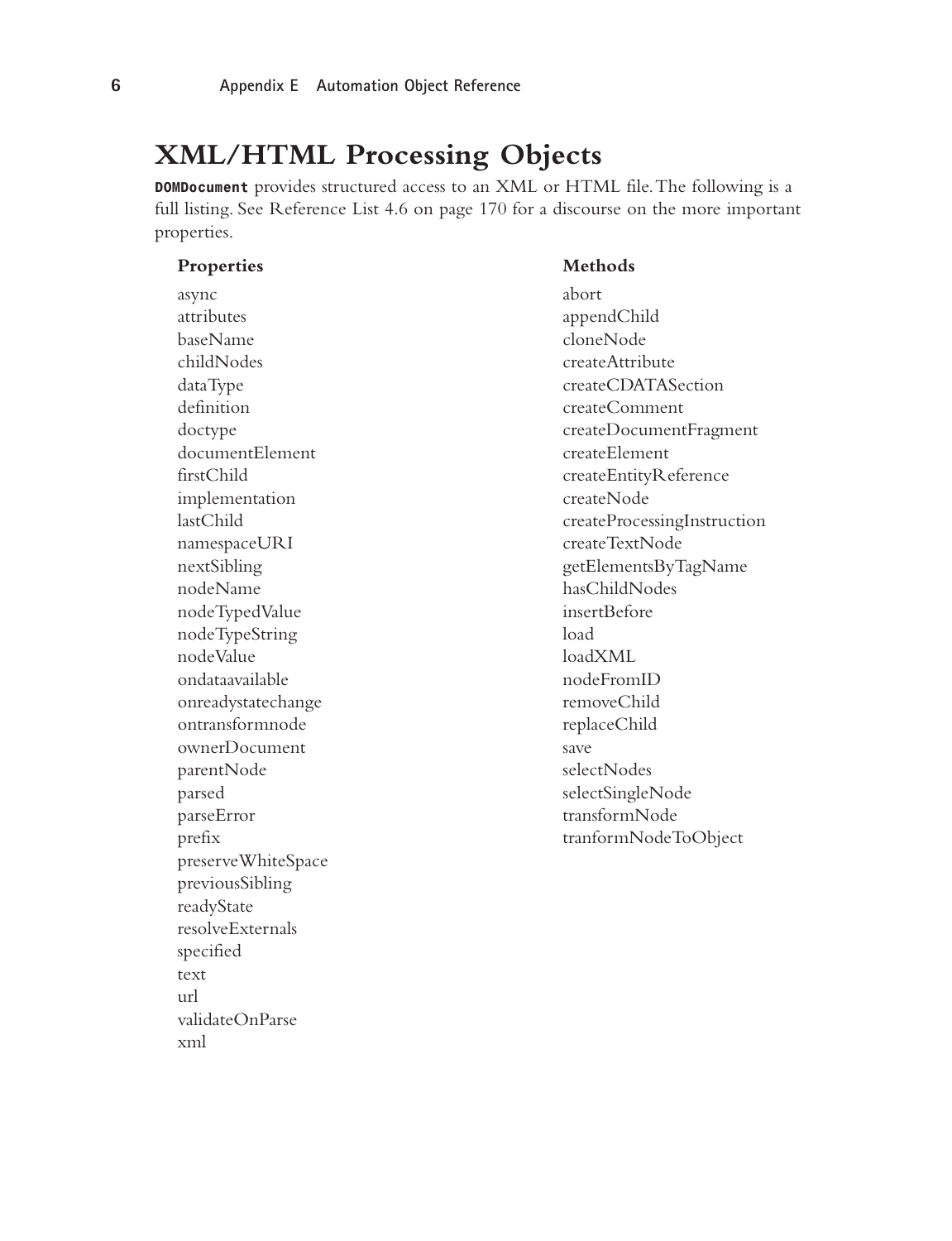| Properties      | Methods               |
|-----------------|-----------------------|
| attributes      | appendChild           |
| baseName        | cloneNode             |
| childNodes      | hasChildNodes         |
| dataType        | insertBefore          |
| definition      | removeChild           |
| firstChild      | replaceChild          |
| lastChild       | selectNodes           |
| namespaceURI    | selectSingleNode      |
| nextSibling     | transformNode         |
| nodeName        | transformNodeToObject |
| nodeType        |                       |
| nodeTypedValue  |                       |
| nodeTypeString  |                       |
| nodeValue       |                       |
| ownerDocument   |                       |
| parentNode      |                       |
| parsed          |                       |
| prefix          |                       |
| previousSibling |                       |
| specified       |                       |
| text            |                       |
| xml             |                       |

**IXMLDOMNode** represents a single element in an XML or HTML file. See Reference List 4.7 on page 173 for a discourse on more important methods and properties.

In addition, various node types might have additional properties and methods. For example, when a node represents an XML element (object IXMLDOMElement) additional methods such as getAttribute and setAttribute are available. See Microsoft's online documentation for full details about XML DOM objects.

**IXMLDOMNamedNodeMap** hosts a list of element attributes.The following is a partial listing. See Reference List 4.8 on page 176.

## Property Methods

length getNamedItem getQualifiedItem item() nextNode removeNamedItem removeQualifiedItem reset setNamedItem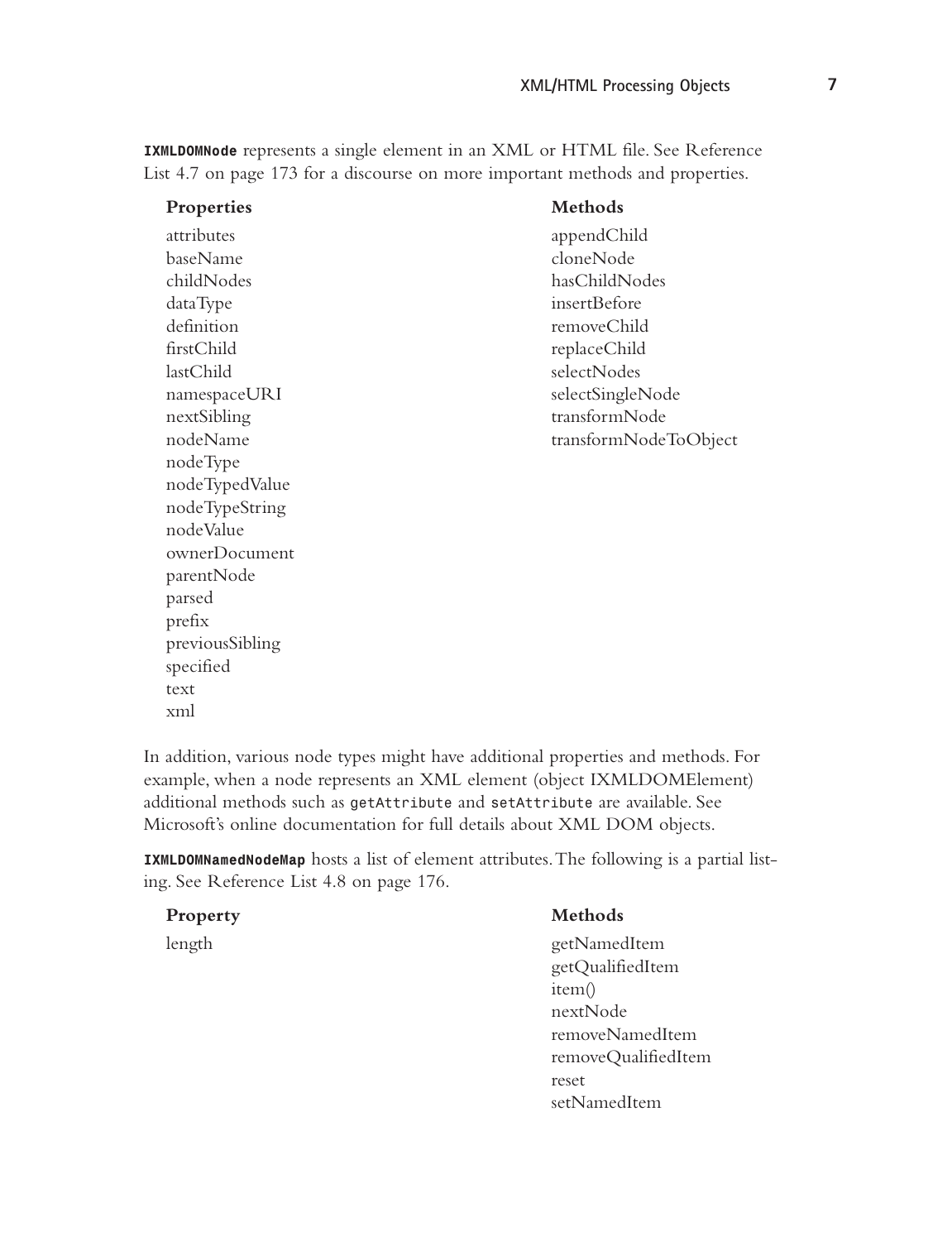## **Program Environment Objects**

**WScript.Shell** provides an interface to the desktop and current Windows programming environment. See Reference List 4.9 on page 182.

## Properties Methods

- CurrentDirectory AppActivate Environment CreateShortcut SpecialFolders Exec
- ExpandEnvironmentStrings LogEvent Popup RegDelete RegRead RegWrite Run SendKeys

**WshScriptExec** interacts with a program started with the WScript.Shell object's Exec method. See Reference List 4.10 on page 188.

| Properties | Method    |
|------------|-----------|
| ExitCode   | Terminate |
| ProcessID  |           |
| Status     |           |
| StdErr     |           |
| StdIn      |           |
| StdOut     |           |

**WSHShortcut** describes and manages a desktop shortcut. See Reference List 4.11 on page 193.

### Properties Method

Arguments Save Description FullName Hotkey IconLocation RelativePath TargetPath WindowStyle WorkingDirectory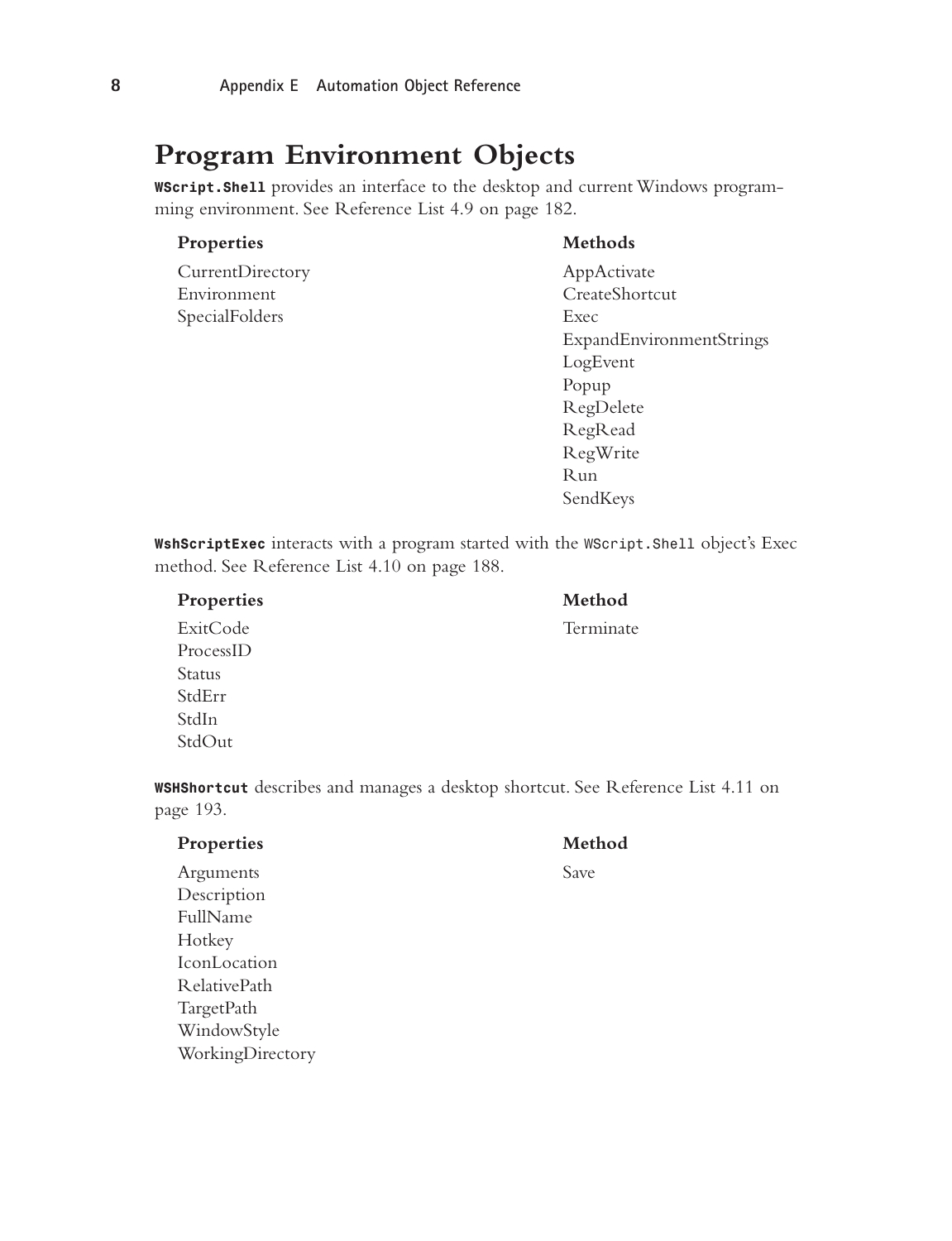**WSHEnvironment** describes the current environment variables and manages the initial logon environment definitions. See Reference List 4.12 on page 197.

| Properties | Methods |
|------------|---------|
| Item       | Count   |
| Length     | Remove  |

## **Network and Printer Objects**

**WSHNetwork** manages a computer's network mappings. See Reference List 5.1 on page 208.

## Properties Methods

ComputerName AddPrinterConnection UserDomain AddWindowsPrinterConnection UserName EnumNetworkDrives EnumPrinterConnections MapNetworkDrive RemoveNetworkDrive RemovePrinterConnection SetDefaultPrinter

## **Messaging Objects**

MDNRequested MIMEFormatted

**CDO.Message** represents an outgoing email message. See Reference List 6.1 on page 236.

| Properties           | Methods            |
|----------------------|--------------------|
| Attachments          | AddAttachment      |
| AutoGenerateTextBody | AddRelatedBodyPart |
| BCC                  | CreateMHTMLBody    |
| BodyPart             | Forward            |
| CC                   | GetInterface       |
| Configuration        | GetStream          |
| DataSource           | Post               |
| <b>DSNOptions</b>    | PostReply          |
| EnvelopeFields       | Reply              |
| Fields               | ReplyAll           |
| FollowUpTo           | Send               |
| From                 |                    |
| <b>HTMLBody</b>      |                    |
| <b>HTMLBodyPart</b>  |                    |
| Keywords             |                    |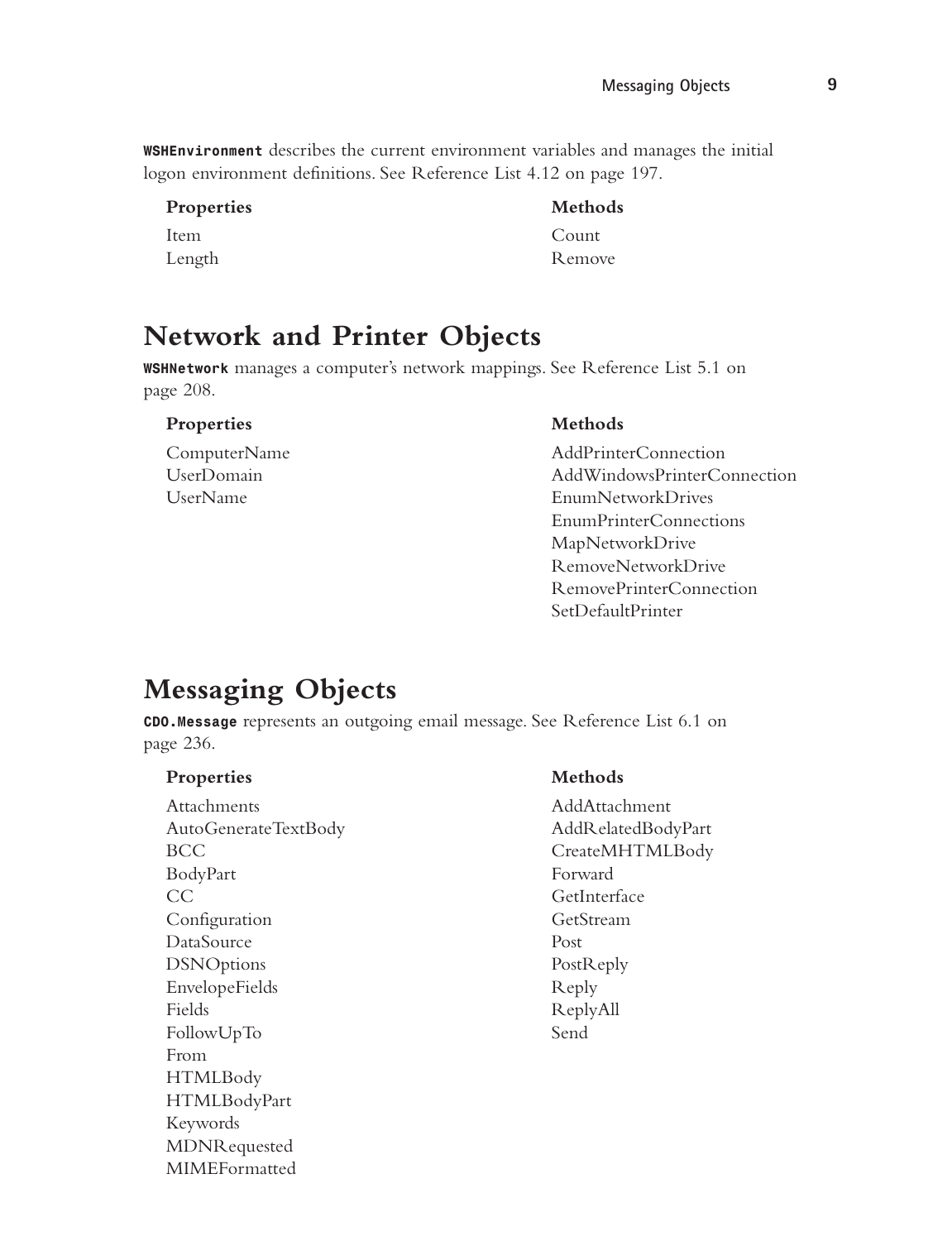## Properties Methods

Newsgroups Organization ReceivedTime ReplyTo Sender SentOn Subject TextBody TextBodyPart To

**Fields** holds a set of named parameters for a message or message body part. See Reference List 6.2 on page 243

## **Properties Method**

Count Update Item

**BodyParts** contains a list of message subcomponents. See Reference List 6.3 on page 246.

| Properties | Methods   |
|------------|-----------|
| Count      | Add       |
| Item       | Delete    |
|            | DeleteAll |

**CDO.BodyPart** contains one message subcomponent, such as an attachment. See Reference List 6.4 on page 247.

| Properties              | Methods                 |
|-------------------------|-------------------------|
| BodyParts               | AddBodyPart             |
| Charset                 | GetDecodedContentStream |
| ContentClass            | GetEncodedContentStream |
| ContentClassName        | GetFieldParameter       |
| ContentMediaType        | GetInterface            |
| ContentTransferEncoding | GetStream               |
| DataSource              | SaveToFile              |
| Fields                  |                         |
| FileName                |                         |
| Parent                  |                         |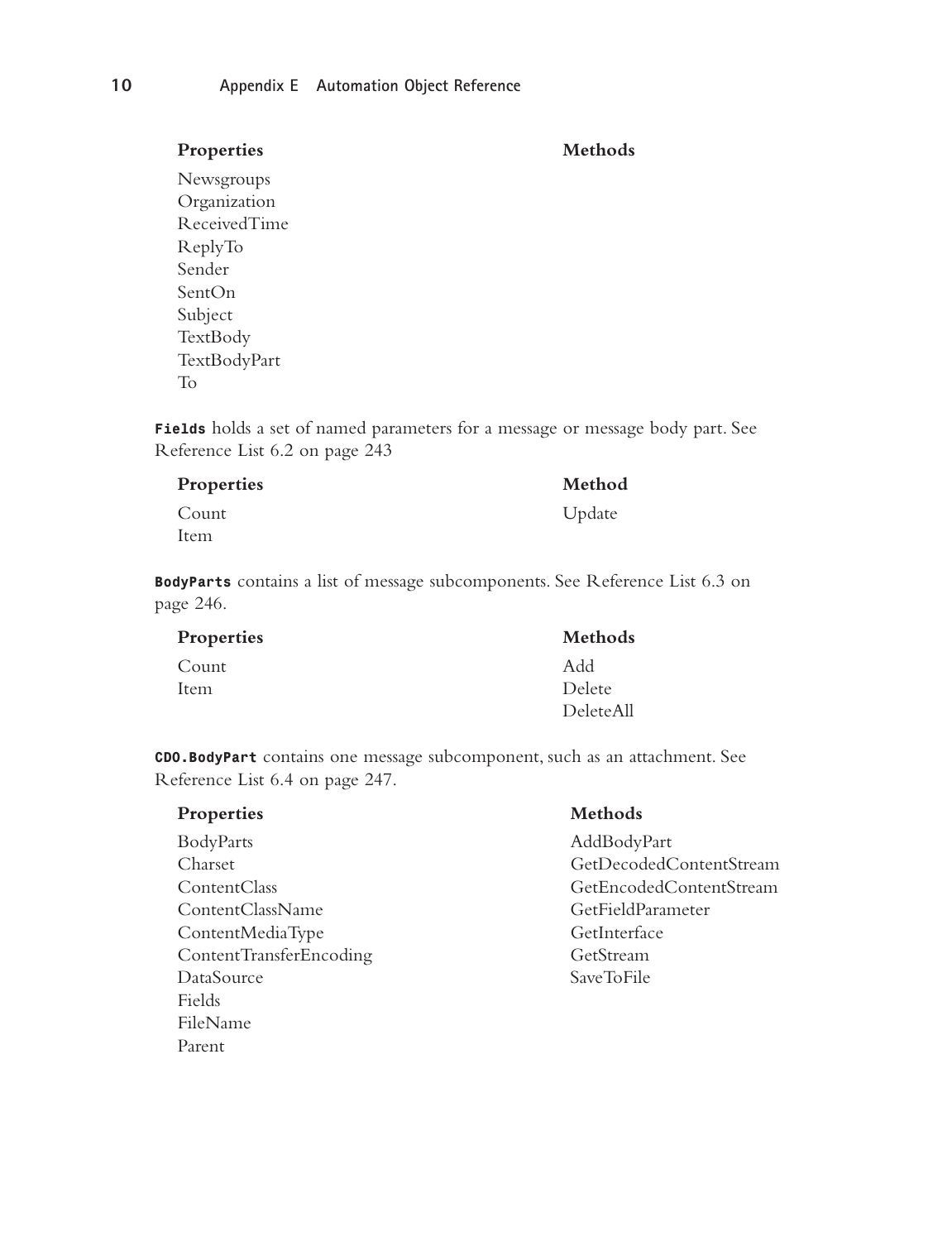**CDO.Configuration** configures the delivery method for a message. See Reference List 6.5 on page 251.

| Property | Method |
|----------|--------|
| Fields   | Load   |

**FAXCOMEx.FaxDocument** represents a transmission to be sent by or received by Windows fax service. See Reference List 6.6 on page 271.The object works differently on XP versus Vista and Windows 7.

| Properties             | Methods          |
|------------------------|------------------|
| AttachFaxToReceipt     | ConnectedSubmit  |
| <b>Bodies</b>          | ConnectedSubmit2 |
| CoverPage              | Submit           |
| CoverPageType          | Submit2          |
| DocumentName           |                  |
| GroupBroadcastReceipts |                  |
| Note                   |                  |
| Priority               |                  |
| ReceiptAddress         |                  |
| ReceiptType            |                  |
| Recipients             |                  |
| ScheduleTime           |                  |
| ScheduleType           |                  |
| Sender                 |                  |
| Subject                |                  |

## **Windows Management Instrumentation (WMI) Objects**

**SWbemLocator** mediates the connections between a client script and WMI service providers on local and remote computers. See "Connecting with the WbemScripting.SWbemLocator Object" on page 291.

**Method**

ConnectServer

SubmissionId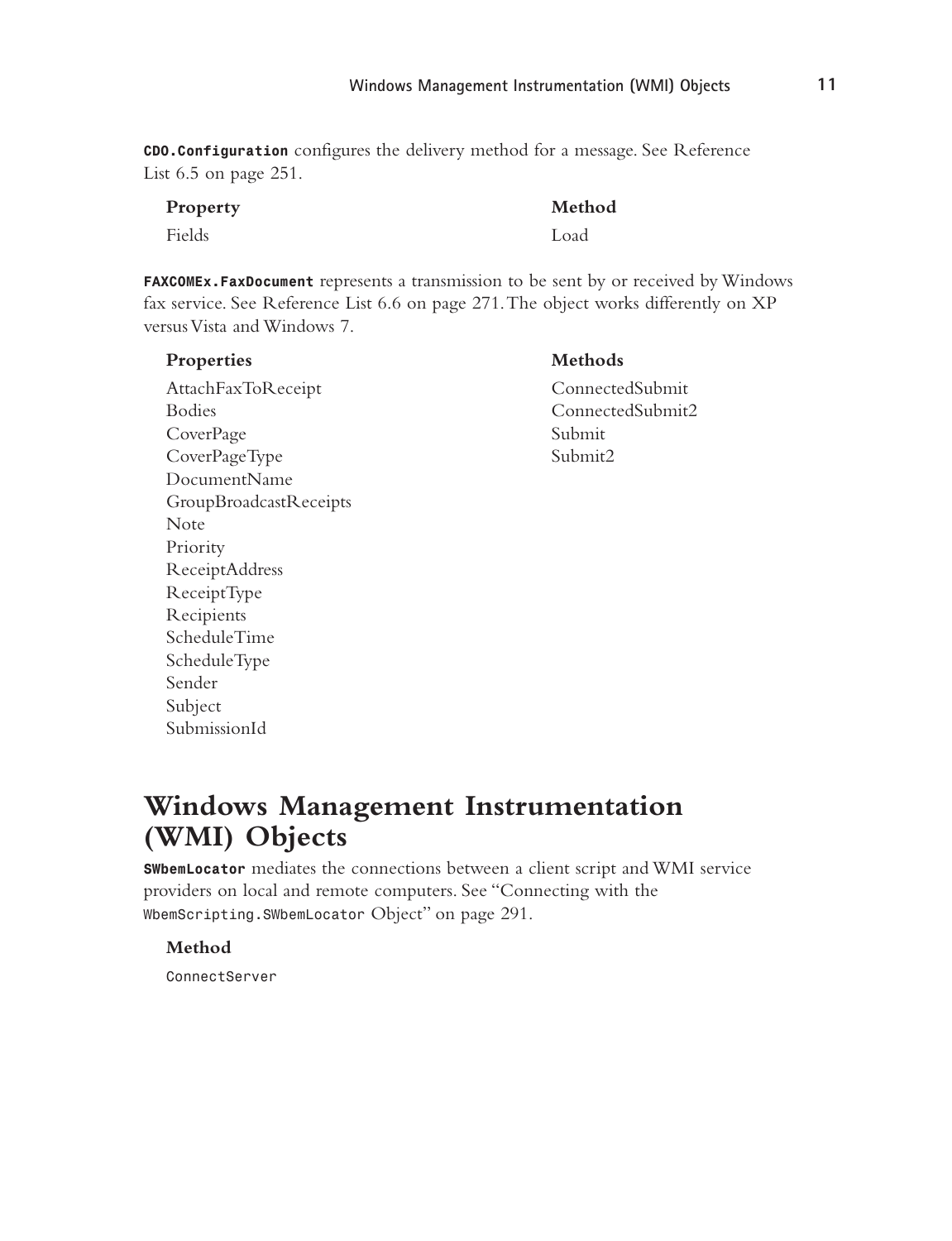**SWbemServices** represents the connection to a namespace on a managed computer. The following is a partial list. See Reference List 7.1 on page 302.

| Property | Methods     |
|----------|-------------|
| Security | Delete      |
|          | ExecMethod  |
|          | ExecQuery   |
|          | InstancesOf |

**SWbemObject** provides basic properties for dynamic management objects derived from SWbemObject. See Reference List 7.2 on page 306.

| Properties | Methods   |
|------------|-----------|
| Methods    | Delete    |
| Path       | Instances |
| Properties | Put       |

**Win32\_Service** describes a system service process. See Reference List 7.3 on page 315.

| Properties              | Methods                   |
|-------------------------|---------------------------|
| AcceptPause             | Change                    |
| AcceptStart             | ChangeStartMode           |
| Caption                 | Create                    |
| CheckPoint              | Delete                    |
| CreationClassName       | GetSecurityDescriptor     |
| Description             | InterrogateService        |
| DesktopInteract         | PauseService              |
| DisplayName             | ResumeService             |
| ErrorControl            | SetSecurityDescriptor     |
| Name                    | <b>StartService</b>       |
| PathName                | StopService               |
| ProcessId               | <b>UserControlService</b> |
| ServiceSpecificExitCode |                           |
| ServiceType             |                           |
| Started                 |                           |
| StartMode               |                           |
| StartName               |                           |
| State                   |                           |
| Status                  |                           |
| SystemCreationClassName |                           |
| SystemName              |                           |
| TagId                   |                           |
| WaitHint                |                           |
|                         |                           |

Note:There are more than 100 other WMI objects.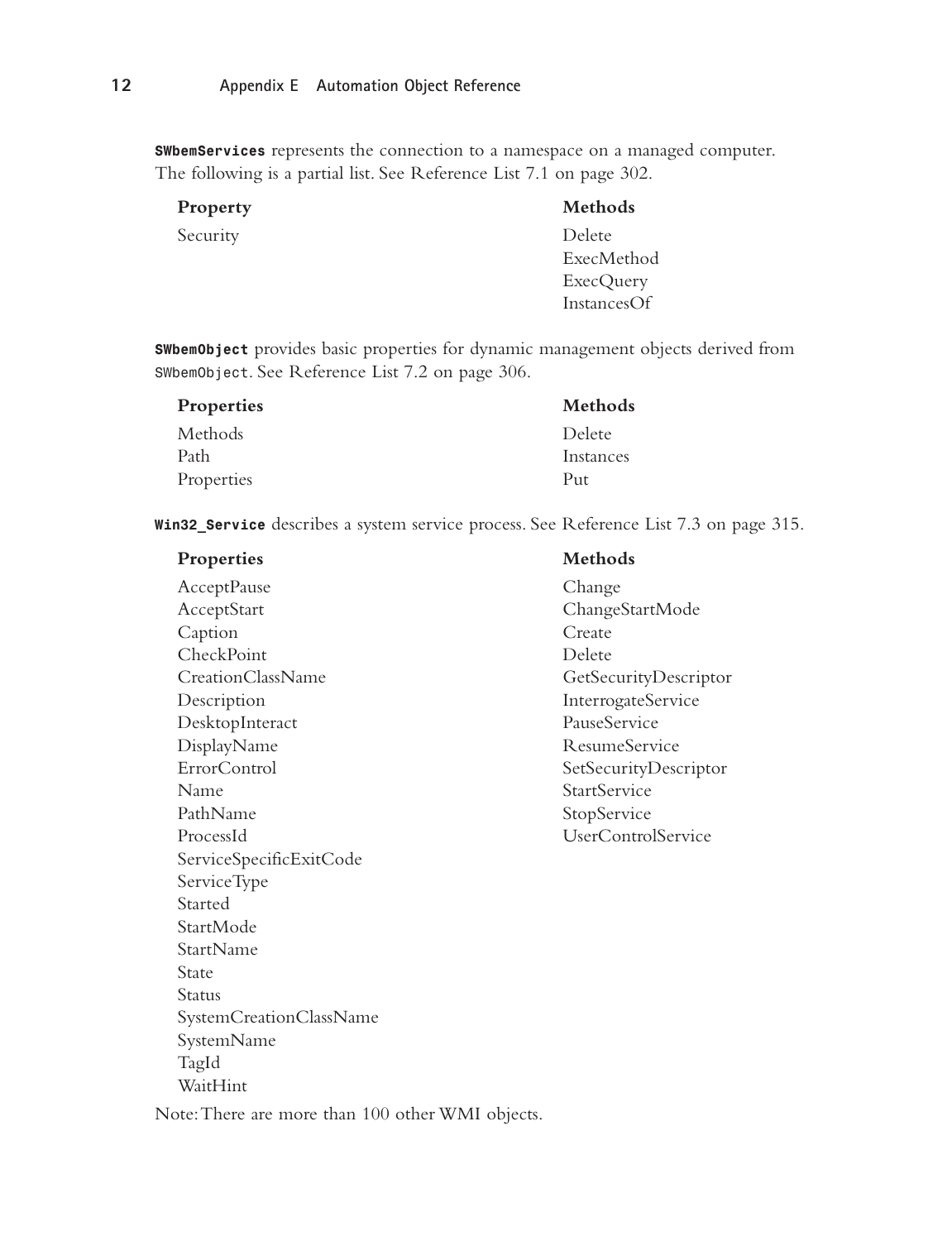## **Active Directory Scripting Interface Objects**

**IADs** provides basic properties for dynamic management objects derived from IADs. See Reference List 8.1 on page 334.

| Properties  | Methods   |
|-------------|-----------|
| AdsPath     | Get       |
| Class       | GetEx     |
| <b>GUID</b> | GetInfo   |
| Name        | GetInfoEx |
| Parent      | Put       |
| Schema      | PutEx     |
|             | SetInfo   |

The following IADs objects are derived from IADs and have IADs properties and methods.

**IADsContainer** and **IADsCollection** describe organizational structures and groups. See Reference List 8.2 on page 336.

| Properties | Methods   |
|------------|-----------|
| Count      | CopyHere  |
| Filter     | Create    |
| Hints      | Delete    |
|            | GetObject |
|            | MoveHere  |

**IADsComputer** describes one domain member computer. See Reference List 8.3 on page 340.

## **Properties**

ComputerID Department Description Division Location MemorySize Model NetAddresses OperatingSystem OperatingSystemVersion PrimaryUser Owner Processor ProcessorCount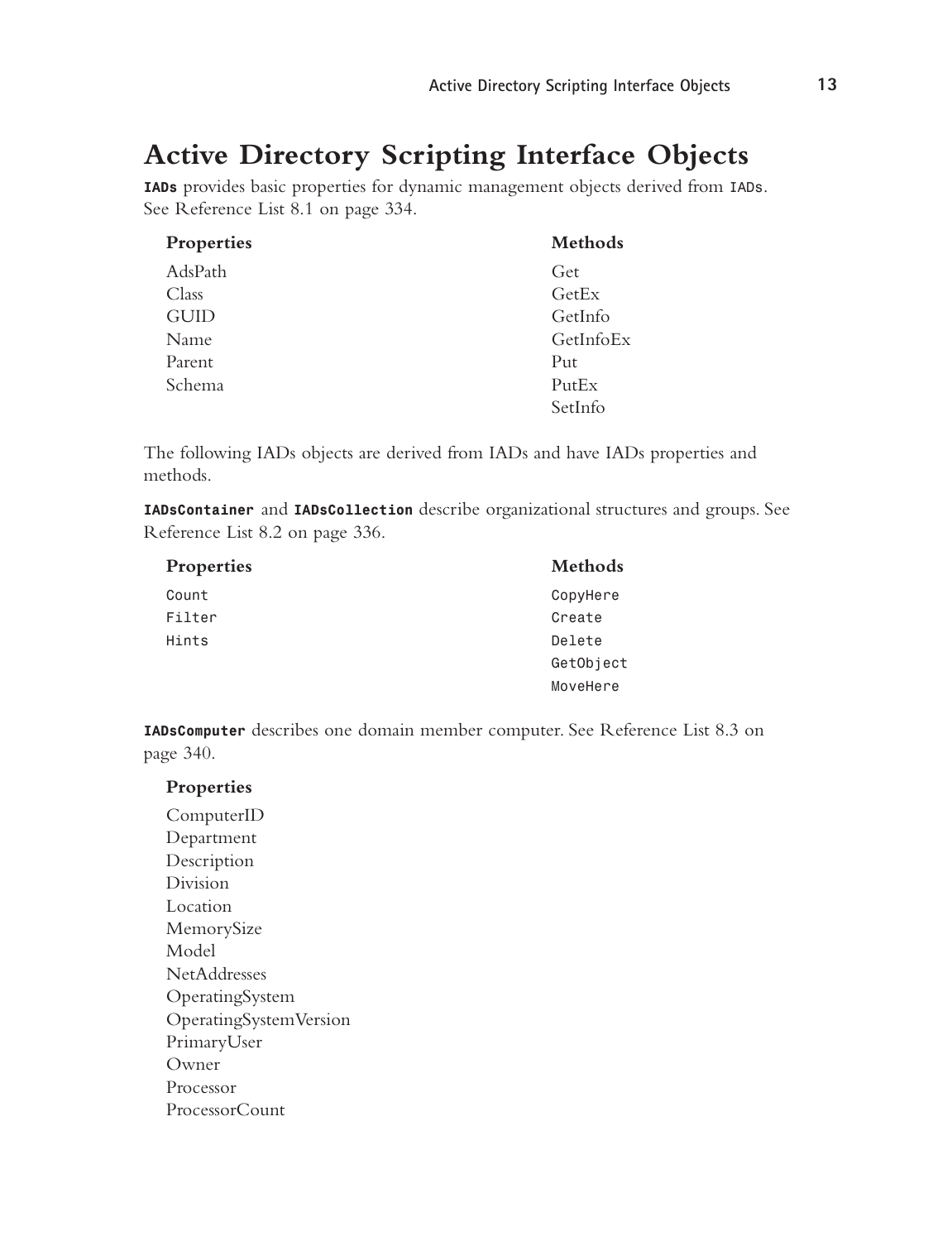## **Properties**

Role Site StorageCapacity

**IADsDomain** represents a security domain. See Reference List 8.4 on page 343.

## **Properties**

AutoUnlockInterval Filter IsWorkgroup LockoutObservationInterval MinPasswordAge MinPasswordLength MaxBadPasswordsAllowed MaxPasswordAge PasswordAttributes PasswordHistoryLength SetInfo

**IADsFileService** and **IADsFileServiceOperations** describe and manage the file and printer sharing service on a computer. See Reference List 8.5 on page 345.

### **Properties**

Description MaxUserCount Resources Sessions

**IADsResource** describes a single shared resource. See Reference List 8.6 on page 346.

## **Properties**

Name User UserPath Path LockCount

**IAdsFileShare** describes a single shared folder. See Reference List 8.7 on page 347.

## **Properties**

CurrentUserCount Description **HostComputer** MaxUserCount Name Path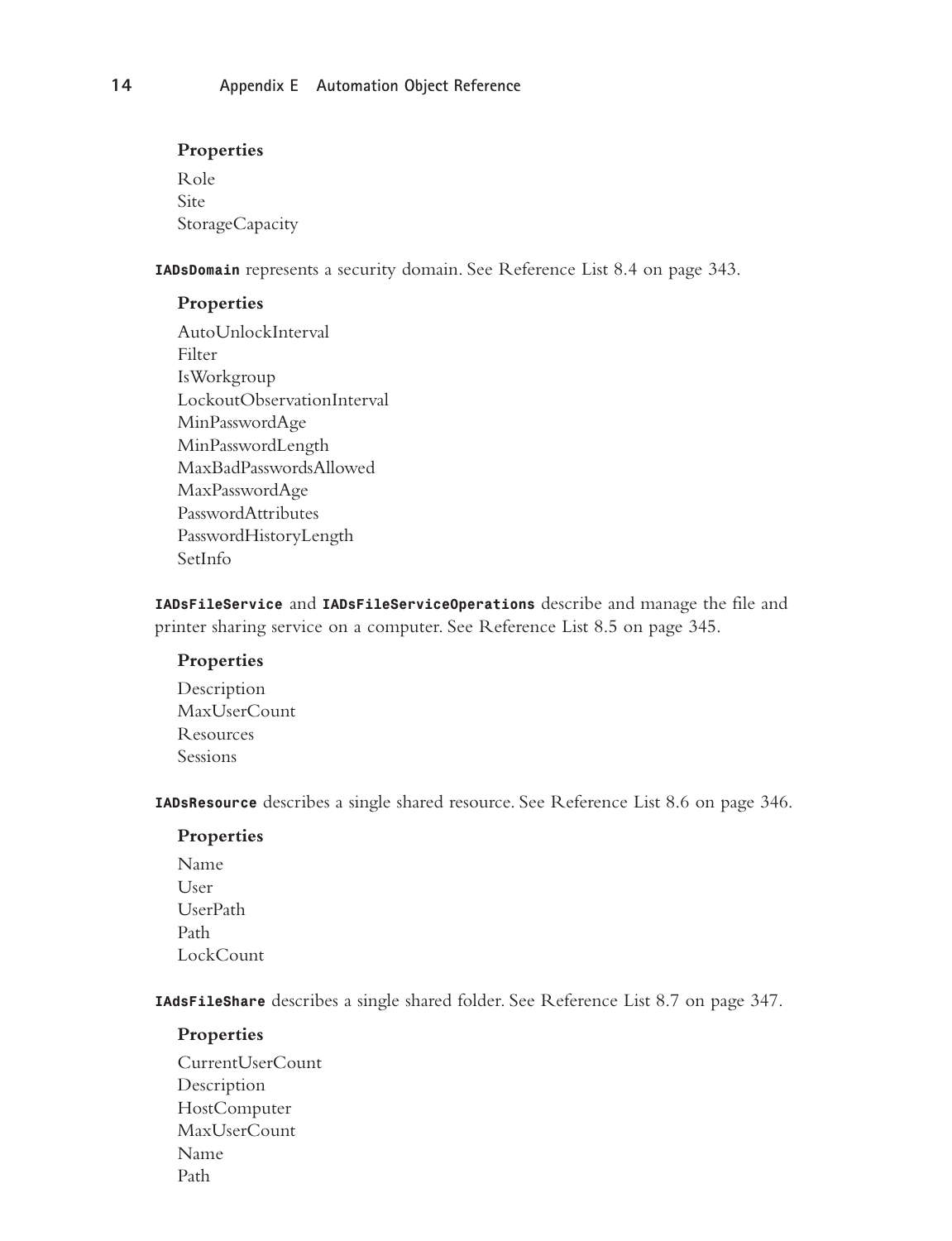**IADsGroup** represents a local or domain security group. See Reference List 8.8 on page 349.

| Properties  | Methods         |
|-------------|-----------------|
| Description | Add             |
| Name        | <b>IsMember</b> |
|             | Members         |
|             | Remove          |

**IADsNameSpaces** lists the ADSI service providers available to the computer running the script. See "IADsNameSpaces" on page 351.

### **Property**

DefaultContainer

**IADsPrintJob** describes a queued print job. See Reference List 8.9 on page 352.

### **Properties**

Description HostPrintQueue Notify NotifyPath Priority Size StartTime TimeSubmitted TotalPages UntilTime User UserPath

**IADsPrintJobOperations** manages a print job. See Reference List 8.10 on page 353.

| Properties   | Methods |
|--------------|---------|
| Status       | Pause   |
| TimeElapsed  | Resume  |
| PagesPrinted |         |
| Position     |         |

**IADsPrintQueue** describes the queue for a shared network printer. See Reference List 8.11 on page 354.

## **Properties**

BannerPage Datatype DefaultJobPriority Description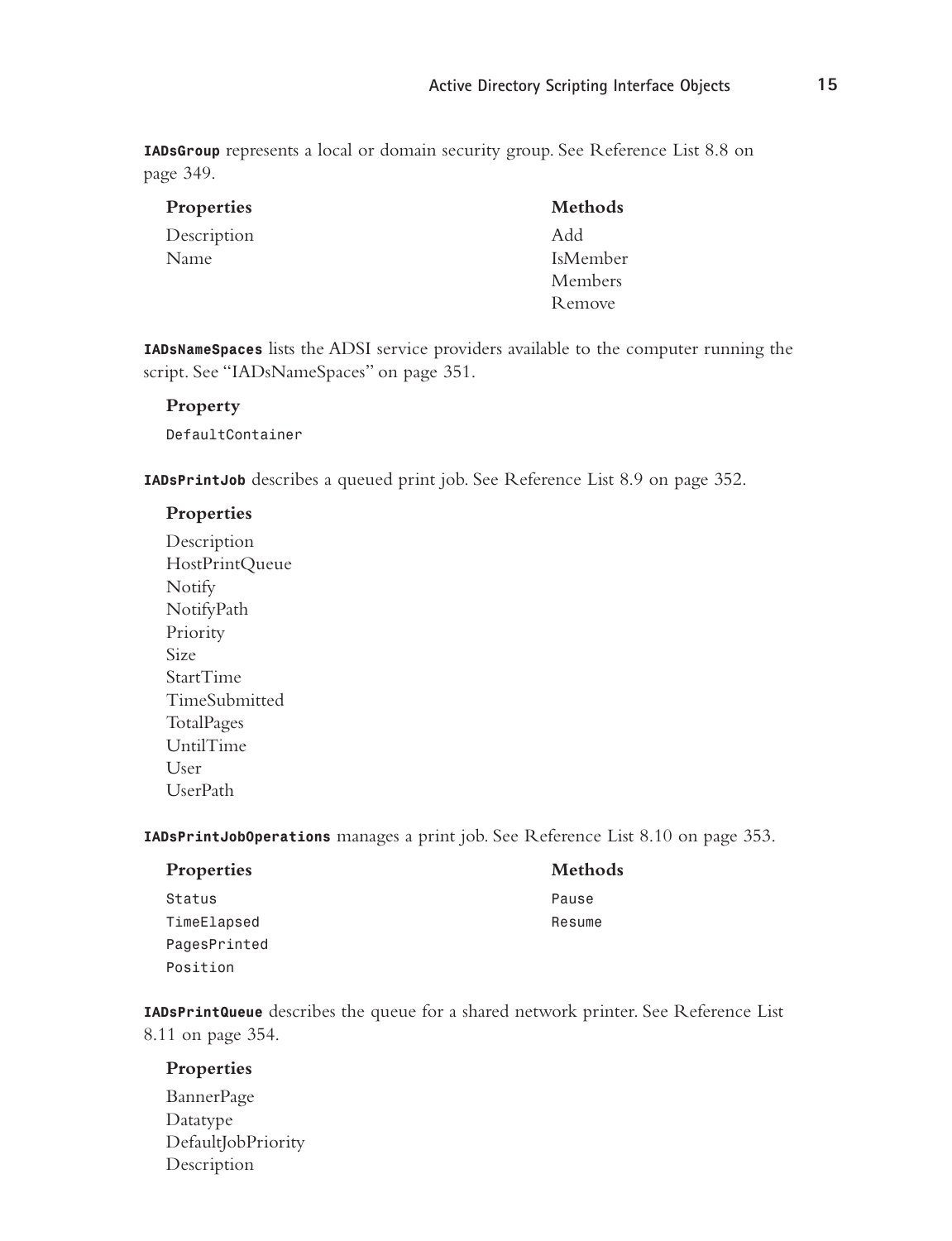## **Properties**

**HostComputer** Location Model Name PrintDevices PrinterPath PrintProcessor Priority Starttime UntilTime

**IAdsPrintQueueOperations** manages a print queue. See Reference List 8.12 on page 356.

| Properties | Methods |
|------------|---------|
| PrintJobs  | Pause   |
| Status     | Purge   |
|            | Resume  |

**IADsService** describes a system service process. See Reference List 8.13 on page 358.

## Properties Method

Stop

Dependencies SetInfo DisplayName ErrorControl **HostComputer** LoadOrderGroup Name Path ServiceAccountName ServiceAccountPath ServiceType StartType **StartupParameters** Version

**IADsServiceOperations** manages a system service process. See Reference List 8.14 on page 360.

| Property | Methods     |
|----------|-------------|
| Status   | Continue    |
|          | Pause       |
|          | SetPassword |
|          | Start       |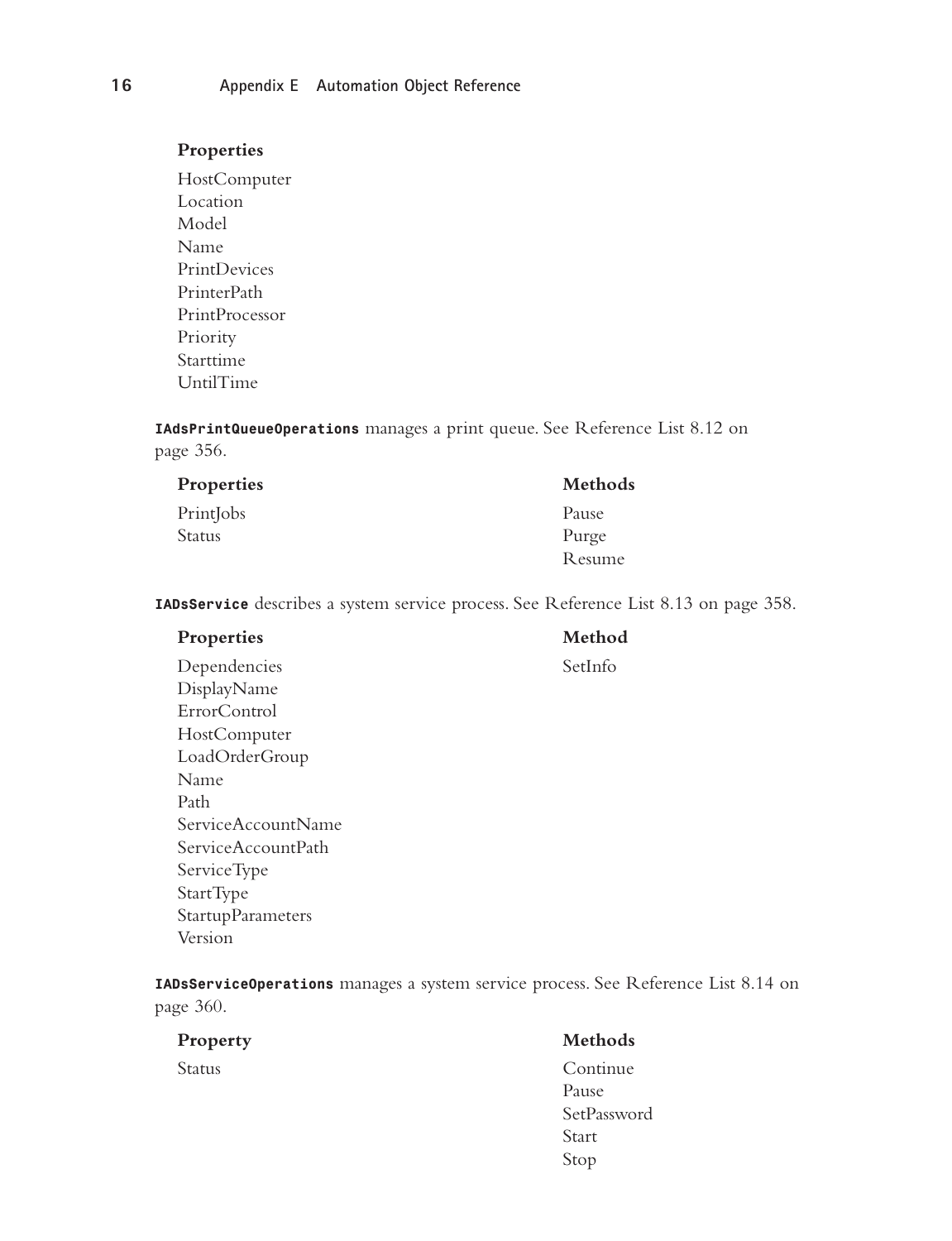**IADsSession** describes the connection between a network client and a computer sharing its resources. See Reference List 8.15 on page 361.

## **Properties**

Computer ComputerPath ConnectTime IdleTime User UserPath

**IADsUser** describes a domain or local computer user account. See Reference List 8.16 on page 362.

## Properties Methods

Description SetInfo FullName SetPassword Groups HomeDirectory IsAccountLocked LastLogin LastLogoff Profile

AccountDisabled ChangePassword

**RootDSE** describes the properties of the local Lightweight Directory Access Protocol (LDAP) server. See Reference List 8.17 on page 368.

## **Properties**

currentTime defaultNamingContext dnsHostName namingContexts rootDomainNamingContext serverName supportedLDAPVersion

**IADsO** and **IADsOU** describe organizational units in an enterprise's business structure. See Reference List 8.18 on page 369.

### **Properties**

BusinessCategory (IADsOU only) Count Description FaxNumber Filter